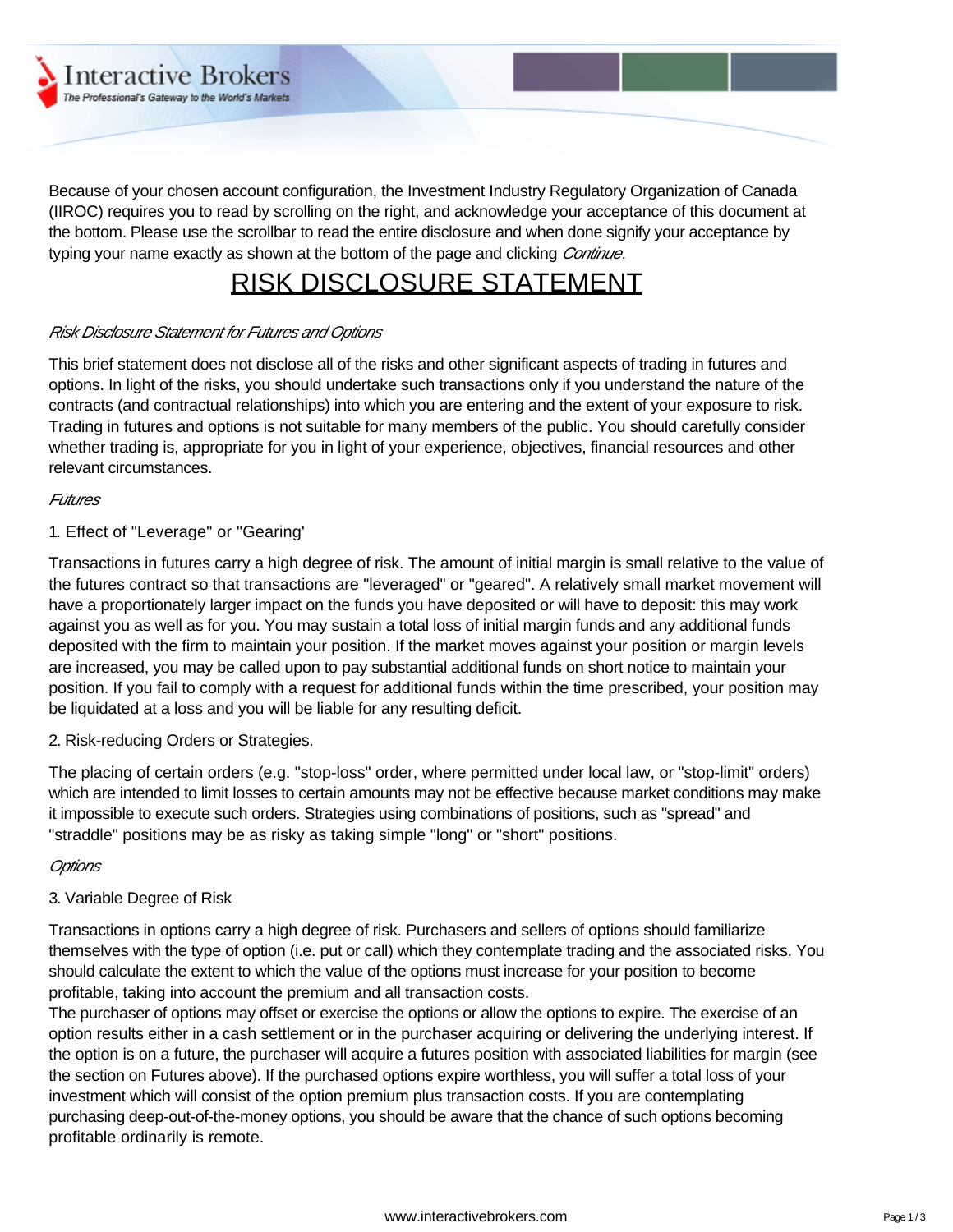Selling ("writing" or "granting") an option generally entails considerably greater risk than purchasing options. Although the premium received by the seller is fixed, the seller may sustain a loss well in excess of that amount. The seller will be liable for additional margin to maintain the position if the market moves unfavourably. The seller will also be exposed to the risk of the purchaser exercising the option and the seller will be obligated to either settle the option in cash or to acquire or deliver the underlying interest. If the option is on a future, the seller will acquire a position in a future with associated liabilities for margin (see the section on Futures above). If the option is "covered" by the seller holding a corresponding position in the underlying interest or a future or another option, the risk may be reduced. If the option is not covered, the risk of loss can be unlimited.

Certain exchanges in some jurisdictions permit deferred payment of the option premium, exposing the purchaser to liability for margin payments not exceeding the amount of the premium. The purchaser is still subject to the risk of losing the premium and transaction costs. When the option is exercised or expires, the purchaser is responsible for any unpaid premium outstanding at that time.

# Additional Risks Common to Futures and Options

# 4. Terms and Conditions of Contracts

You should ask the firm with which you deal about the terms and conditions of the specific futures or options which you are trading and associated obligations (e.g., the circumstances under which you may become obligated to make or take delivery of the underlying interest of a futures contract and, in respect of options, expiration dates and restrictions on the time for exercise). Under certain circumstances the specifications of outstanding contracts (including the exercise price of an option) may be modified by the exchange or clearing house to reflect changes in the underlying interest.

# 5. Suspension or Restriction of Trading and Pricing Relationships

Market conditions (e.g. illiquidity) and/or the operation of the rules of certain markets (e.g. the suspension of trading in any contract or contract month because of price limits or "circuit breakers") may increase the risk of loss by making it difficult or impossible to effect transactions or liquidate/offset positions. If you have sold options, this may increase the risk of loss.

Further, normal pricing relationships between the underlying interest and the future, and the underlying interest and the option may not exist. This can occur when, for example, the futures contract underlying the option is subject to price limits while the option is not. The absence of an underlying reference price may make it difficult to judge "fair" value.

# 6. Deposited Cash and Property

You should familiarize yourself with the protections accorded money or other property you deposit for domestic and foreign transactions, particularly in the event of a firm insolvency or bankruptcy. The extent to which you may recover your money or property may be governed by specific legislation or local rules. In some jurisdictions, property which had been specifically identifiable as your own will be prorated in the same manner as cash for purposes of distribution in the event of a shortfall.

## 7. Commission and Other Charges

Before you begin to trade, you should obtain a clear explanation of all commission, fees and other charges for which you will be liable. These charges will affect your net profit (if any) or increase your loss.

## 8. Transactions in Other Jurisdictions

Transactions on markets in other jurisdictions, including markets formally linked to a domestic market, may expose you to additional risk. Such markets may be subject to regulation which may offer different or diminished investor protection. Before you trade you should enquire about any rules relevant to your particular transactions. Your local regulatory authority will be unable to compel the enforcement of the rules of regulatory authorities or markets in other jurisdictions where your transactions have been effected. You should ask the firm with which you deal for details about the types of redress available in both your home jurisdiction and other relevant jurisdictions before you start to trade.